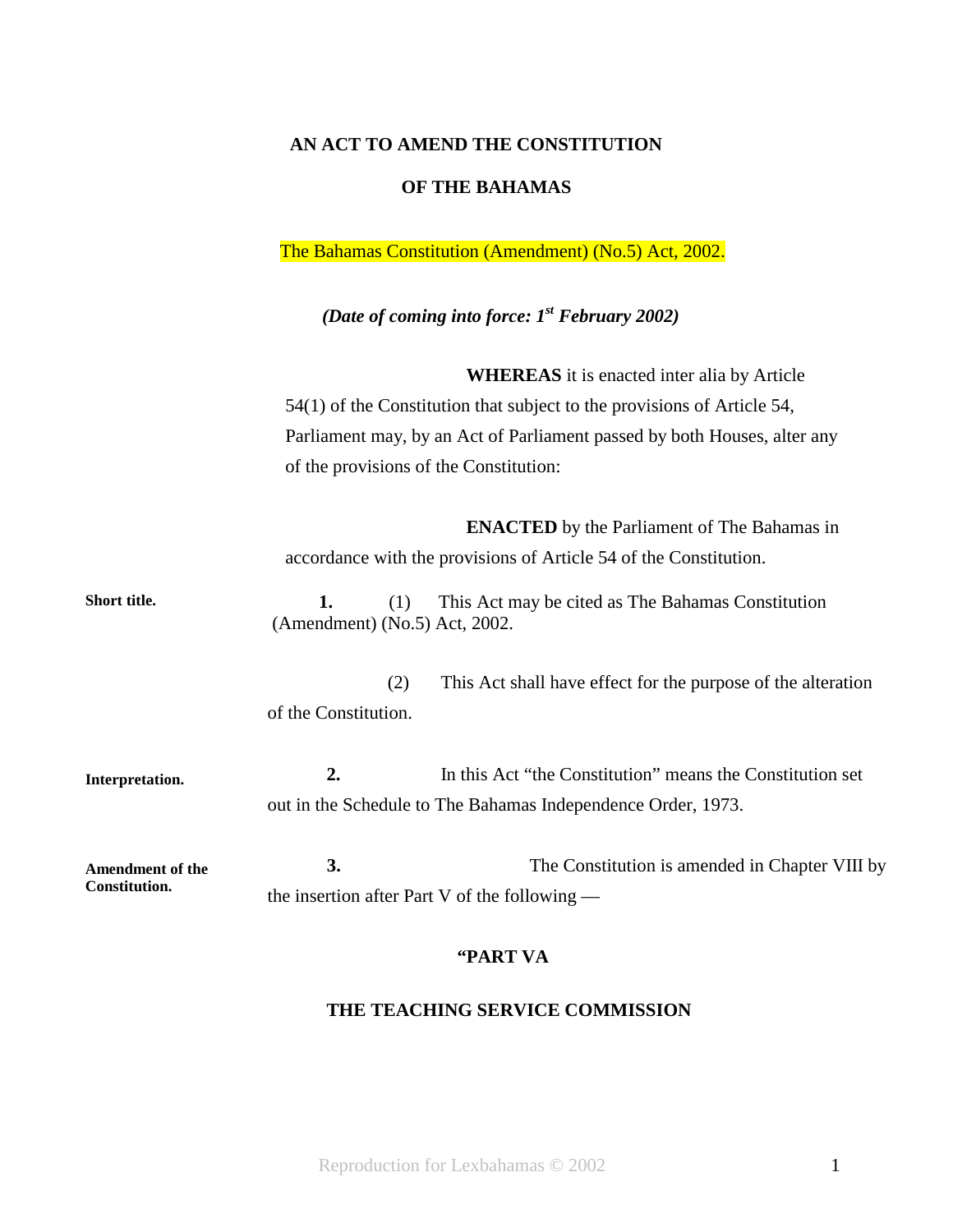Establishment and composition of Teaching Service Commission. 121A. (1) There shall be a Teaching Service Commission for The Bahamas which shall consist of a Chairman and not less than two nor more than four other members, who shall be appointed by the Governor-General, acting on the recommendation of the Prime Minister after consultation with the Leader of the Opposition, by instrument under the Public Seal.

> (2) No person shall be qualified to be appointed as a member of the Teaching Service Commission if he is a member of either House or a public officer.

(3) Subject to the provisions of Article 26 of this Constitution the office of a member of the Teaching Service Commission shall become vacant —

- (a) at the expiration of three years from the date of his appointment or such earlier time as may be specified in the instrument by which he was appointed;
- (b) if he becomes a member of either House or a public officer.

(4) If the office of Chairman of the Teaching Service Commission is vacant or the holder thereof is for any reason unable to perform the functions of his office then, until a person has been appointed to and has assumed the functions of that office or until the person holding that office has resumed those functions, as the case may be, they shall be performed by such one of the other members of the Commission as may for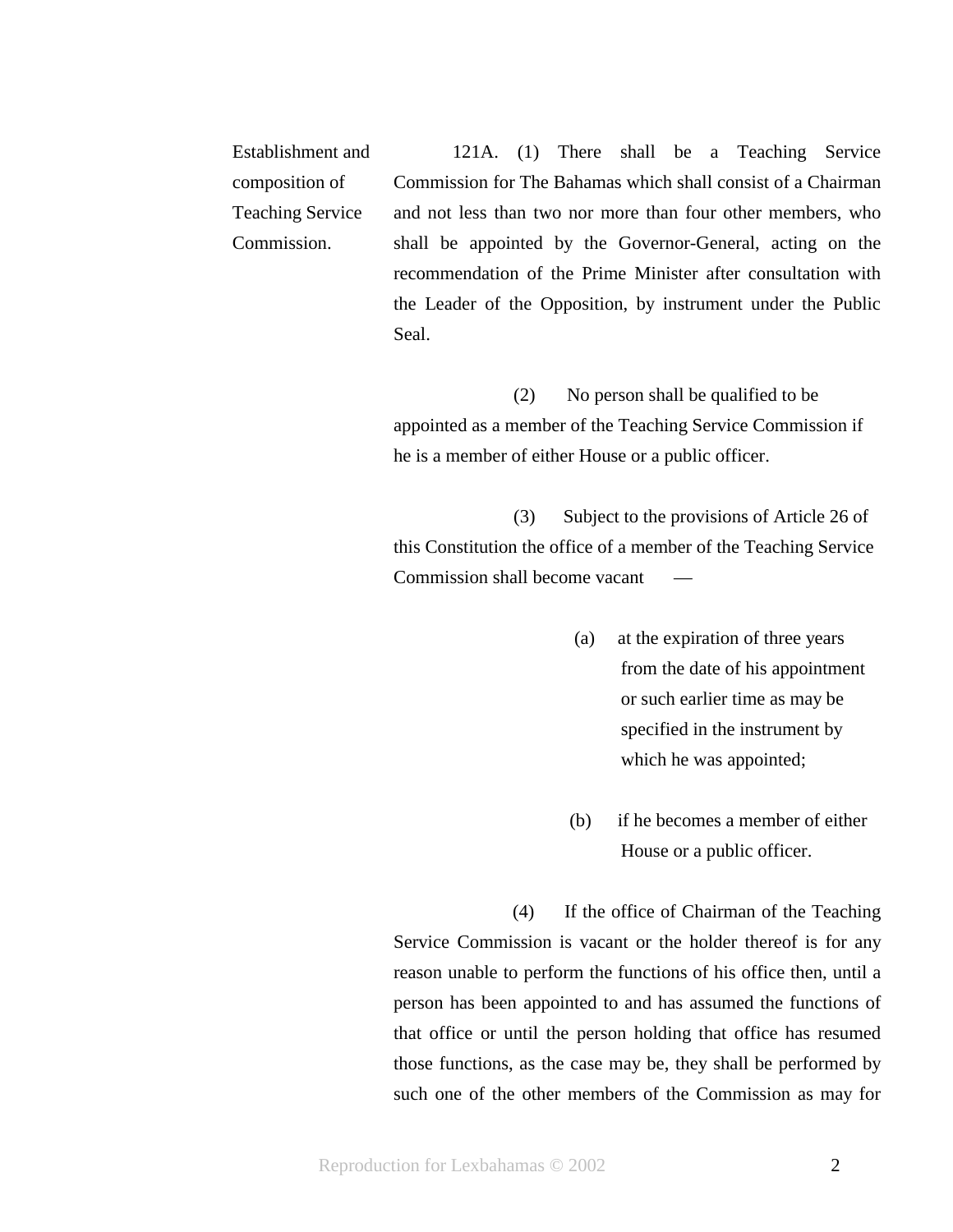the time being be designated in that behalf by the Governor— General, acting on the recommendation of the Prime Minister after consultation with the Leader of the Opposition.

(5) If the office of a member of the Teaching Service Commission other than the Chairman is vacant or the holder thereof is for any reason unable to perform the functions of his office, the Governor-General, acting on the recommendation of the Prime Minister after consultation with the Leader of the Opposition, may appoint a person who is qualified for appointment as a member of the Commission to act in the office of that member; and any person so appointed shall, subject to the provisions of sub—paragraph (3) (b) of this Article and Article 126 of this Constitution, continue so to act until a person has been appointed to the office in which he is acting and has assumed the functions thereof or, as the case may be, the holder thereof resumes those functions or until his appointment so to act is revoked by the Governor—General, acting as aforesaid.

(6) A former member of the Public Service Commission or Teaching Service Commission shall not, within a period of five years commencing with the date on which he last held or acted in that office, be eligible for appointment to any office with power to make appointments to which is vested by this Constitution in the Governor-General acting on the recommendation or in accordance with the advice of the Teaching Service Commission.

Appointment of teachers. 121B. Subject to the provisions of this Constitution, power to appoint persons to hold or act in public offices in the Teaching Service and to remove and to exercise disciplinary